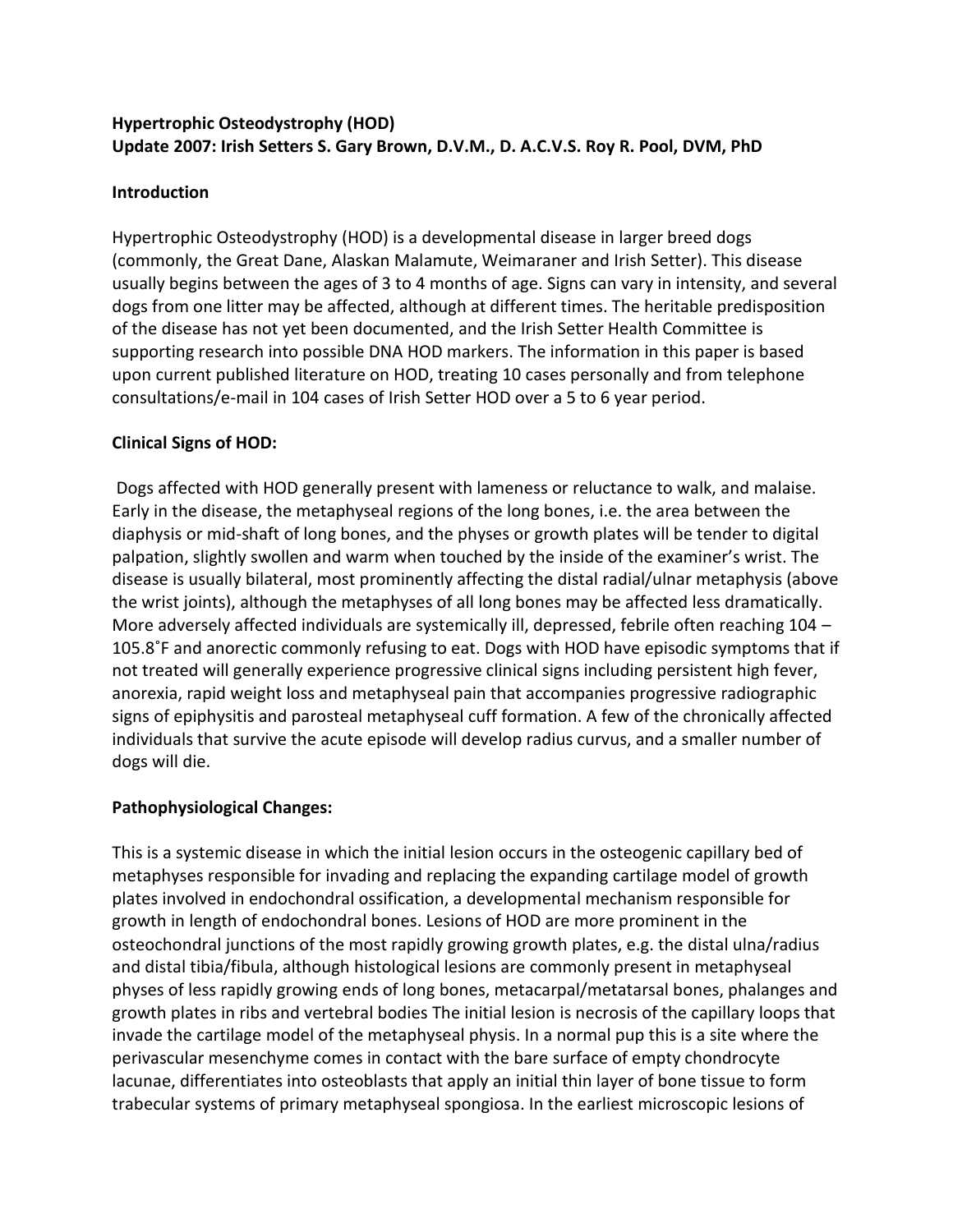HOD where the invading capillary bed and its perivascular envelop of osteogenic precursor cells have died, the germinative layers of the unaffected growth plate continue to produce cartilage tissue that sends columns of chondrocytes having terminal empty chondrocyte lacuna with mineralized walls into the necrotic tissue at the osteochondral junction. The resulting calcified cartilage lattice void of a bone-covered surface becomes elongated and replaces the primary metaphyseal spongiosa. In the absence of its bony component, the elongated calcified lattice cannot sustain loading from weight bearing and undergoes microfracture and compaction. The band-like zone of the necrotic capillary bed and osteogenic cells undergoes dystrophic calcification. This band also contains a dense neutrophilic exudate that includes macrophages and osteoclasts. The latter two cell types attempt to remove this mineralized debris. Resolution of this initial lesion is recognized radiographically as a zone of increased radiodensity that gradually undergoes a loss of radiodensity following gradual removal of the calcified debris by macrophages and osteoclasts. Onset of healing of the lesion is marked by reestablishment of the osteogenic capillary bed and production of primary spongiosa (Trostel, Pool and McLaughlin). While the initial necrotic, inflammatory and early healing response is occurring within affected bones at the metaphyseal osteochondral junction, other important but less dramatic changes are taking place in the soft tissues of the metaphysis in the edematous subcutis and fibrous tissue superficial to the periosteum in the so-called parosteal (outside of the periosteum) soft tissues. Immature spindle cells located in the paraskeletal soft tissues are mesenchymal cells left from the period of limb formation that are capable of chondrogenic and osteogenic cell differentiation when properly stimulated. These primitive cells participate along with mesenchymal cells in the osteogenic layer of the periosteum to form the external callus in secondary fracture repair. Apparently, active hyperemia associated with the osteochondral lesions in HOD is responsible for creating edema of the parosteal soft tissues overlying the surface of the metaphyses. Sustained edema and likely inflammatory mediators produced by intra-osseous lesions of HOD stimulate the parosteal mesenchyme to form coalescing islands of cartilage and bone that begin to form an annular extra-periosteal metaphyseal cuff here referred to as a parosteal cuff of mineralized matrix that first becomes apparent in radiographic images from the initial stages of HOD when the transverse HOD line is observed. As this parosteal cuff becomes more radiodense, it progressively obscures the radiographically diagnostic transverse HOD line. With the passage of time, the parosteal bony cuff begins to make initial "spot-well" like attachments through the fibrous periosteum to the cortical bone surface. In the healing phase of the HOD lesion there is re-establishment of the osteogenic capillary bed at the osteochondral junction, invasion and replacement of the expanding cartilage model of the growth plate by primary spongiosa and resumption of growth in length of the affected bones. Two phenomena occur regarding the parosteal bony cuff at this time. Sequential radiographs demonstrate that the parosteal cuff "appears" to migrate toward the diaphysis; however, in reality, the bony cuff has increased its sites of attachment to the underlying cortical surface, is static and cannot move. But resumption of longitudinal growth by the physis moves the ends of the bone away from parosteal cuff. In the absence of effective treatment, the growth plate disruption may result in reduced bone length or long bone curvature of paired bones, especially at the wrist, e.g., radius curvus. In my experience, this is more common in the Great Dane than the Irish Setter. This less common phenomenon is caused after the parosteal bony cuff has established "spot-welds" connecting the parosteal cuff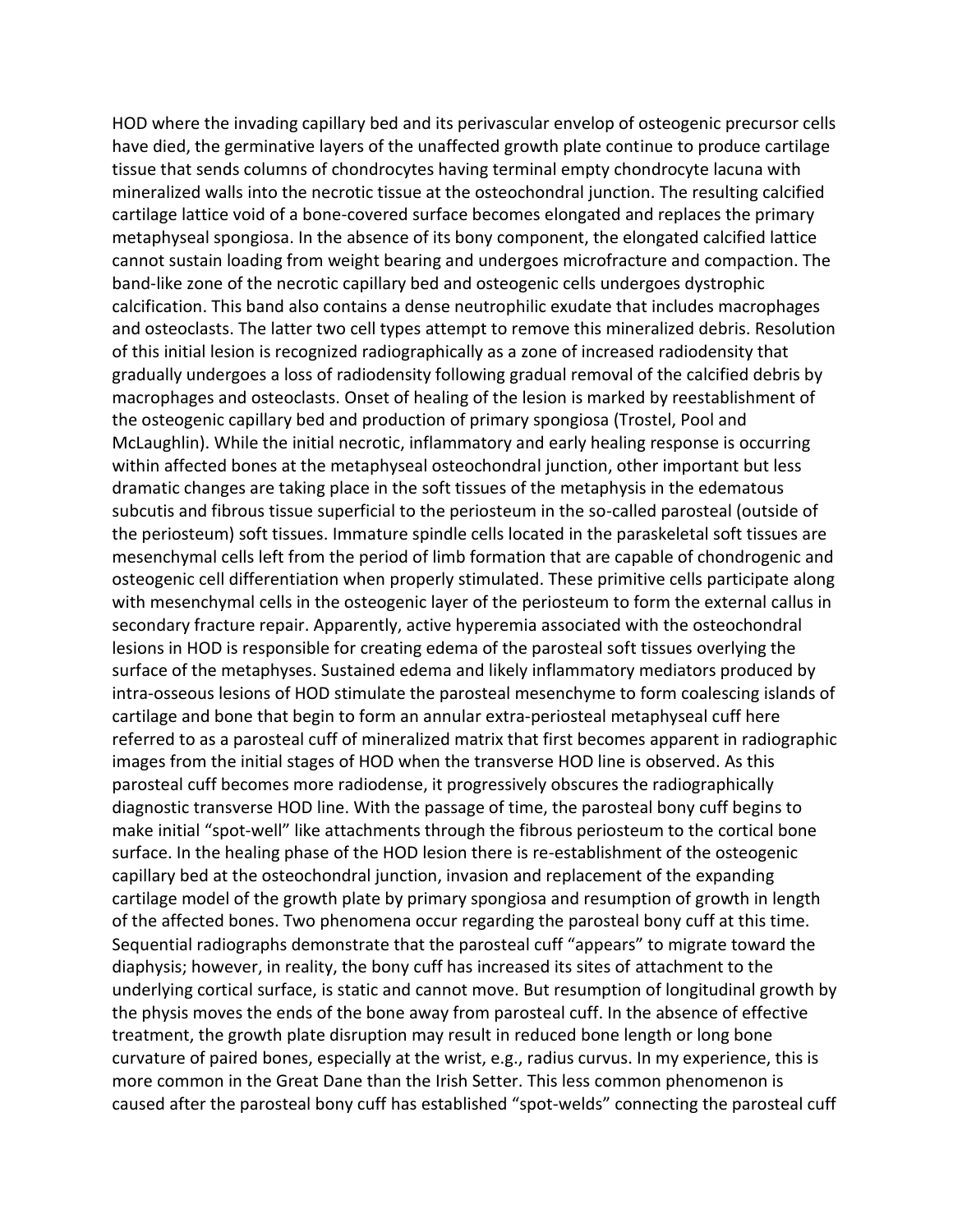to the cortical surfaces of the epiphysis and metaphysis and has formed a bridge overlapping the borders of the metaphyseal physis. This bony bridge acts like a staple that sets the physeal border under sustained compression when physeal growth is re-established and the epiphysis attempts to move away from the parosteal bony cuff. In fatal cases (Pool, personal communication) in addition to the aforementioned bone lesions finds not only interstitial pneumonia but a diffuse pattern of metastatic calcification of the interstitium and pleural surfaces of the lungs and both epicardial and endocardial surfaces of the heart and rarely a diffuse periosteal new bony response involving the surfaces of both rami of the mandible.

#### **Causes and Predispositions:**

The cause of HOD remains unknown; however, there are many speculations. In Weimaraners, a hyper immune response to some trigger has been noted (Abels, Harrus, Angles; and Harrus, Waner, Aizenberg). The disease in Weimaraners closely mimics the disease pattern in the Irish Setters. This is the rationale for anti-inflammatory prednisone. Stress may precipitate the disease, including a rapid dietary change over 1 to 4 days. Viral causes and vaccinations have been implicated, although they too just might be one more kind of stress, e.g., 3 to 5 days after the third "combo" vaccine (modified live virus); a second DA2PPV; or after administration of Rabies vaccines in four- month old puppies (two cases); or after a fourth (often unnecessary) vaccine at 16 to 18 weeks. 70 to 75% of the HOD cases have followed distemper vaccine 3 or 4 days prior. The causal effect of recombinant (rCDV) vaccine (Recombitek®) on the initiation of HOD is not yet known. Vitamin C deficiency also has been speculated as a possible cause; however, there is neither documentation nor a scientific reason for this in the dog, and Vitamin C therapy has not met with scientific success. An infectious origin has been proposed, and there are reports of hematogenous (blood borne) bacteria producing florid radiographic changes in the metaphyses similar to those of HOD. An experienced radiologist may be necessary to distinguish between possible hematogenous infection, osteomyelitis (bone infection) and HOD radiographic changes. The authors are unaware of any published literature correlating blood culture results with HOD.

## **Diagnosis:**

Diagnosis is usually clinical and is supported by radiographic confirmation. Blood panels are always done. In the early stages there is point tenderness in the metaphyses. Radiographic changes including HOD lines and beginning parosteal cuffs may be present as early as one week later. There almost always is an HOD line to aid one in the diagnosis of HOD! Metaphyseal regions may remain mildly affected throughout the course of the disease if well treated, or if poorly treated, may show early irregular widening with abnormal endochondral ossification and growth plate alterations. Severe alterations to the growth plate (most often occurring in the distal ulna), may produce lateral bowing deformities of the front legs (radius-curvus). CBC will show neutrophilia, with bands of 3% or less. One should pay attention to the finding of increased numbers band neutrophils, since that is an indicator of acute sepsis and not a feature of HOD. The normal acceptable range of neutrophil bands is up to 3% or 300 bands, whichever is lower. Values higher than this indicate possible sepsis. One treated HOD case was coughing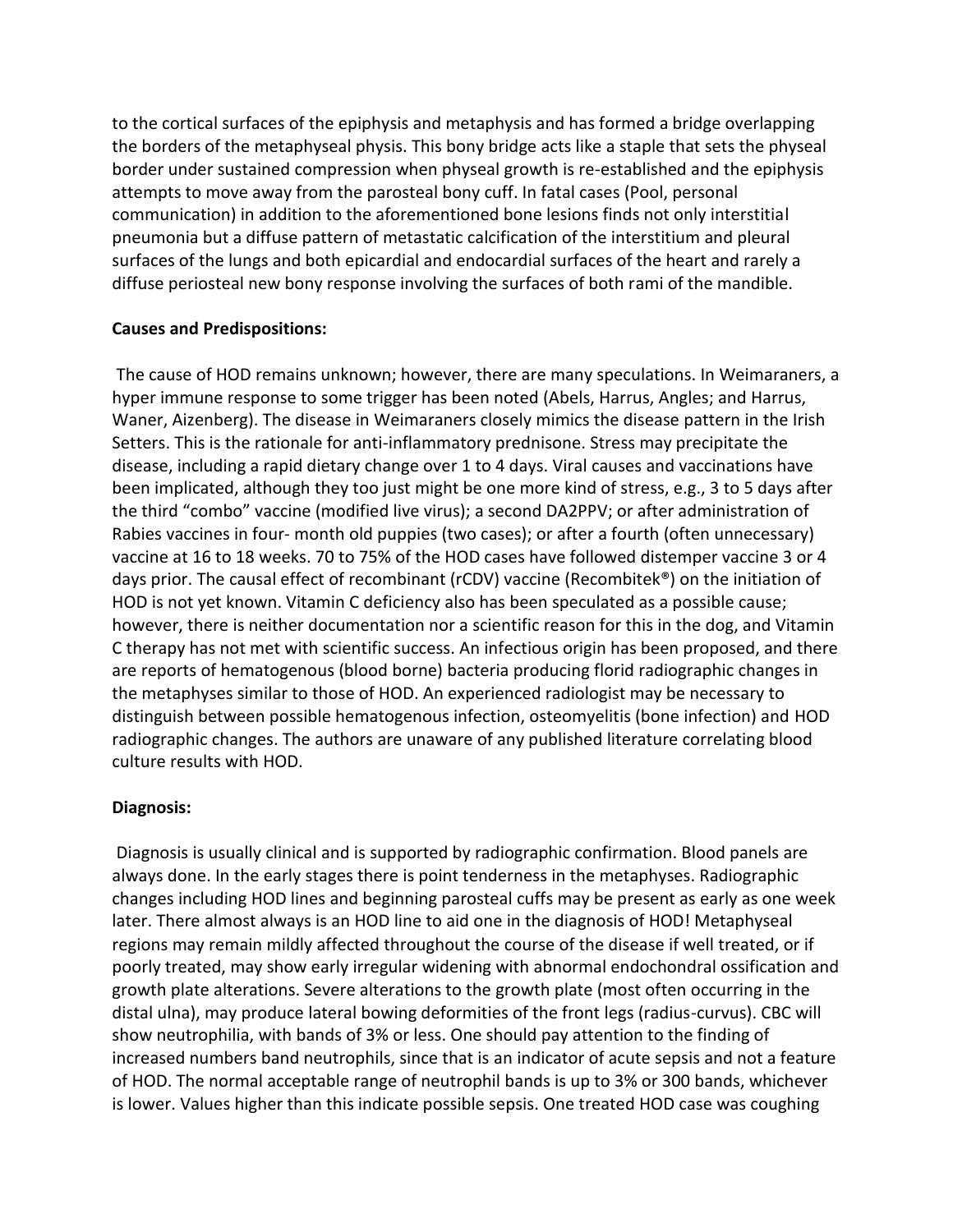and had slight pulmonary changes on the radiographs. Pasturella sp. bacteria grew from a trans-tracheal aspirate. This dog was treated for 8 days with antibiotics and NSAIDs; then, the dog was changed to the HOD protocol (with excellent results). We definitely use antibiotics for the first four weeks.

#### **Treatment:**

In all cases of HOD, treatment is begun by immunosuppresive doses of Prednisone, covered by antibiotics. The dosing regimen is as follows: (1) place the dog initially on a 1.5 mg/kg/day dose of Prednisone for 4 to 5 days if symptoms show regression, and up to but not more than 7 days if signs are persisting, with half given in the a.m. and the other half in the p.m.; (2) gradually wean down for 6 weeks, cutting the total daily dose by approximately one-half each week; and (3) administer 5 mg of Prednisone every other day for an additional 1 to 2 weeks. Supportive care should be provided as needed. We add oral antibiotics: usually Clavamox, Simplicef or Keflex for 4 weeks. Also, administer antacids (Pepcid b.i.d.) to counter acid secretions stimulated by the Prednisone. With Prednisone treatment, pain medications can be stopped sooner, thereby avoiding possible appetite suppression often associated with pain medications. HOD dogs should not be exposed to possible contagious disease, and owners should be advised not to take their dogs to dog shows, dogs parks, etc. Revaccination for distemper and Parvovirus is usually not necessary as the immune system hyperreacts to these. If in doubt, do distemper and parvo titres indicating possible protective levels. Don't invite relapse with a vaccine before 11 -12 months of age. The prognosis for most cases is good if this protocol is instituted early. Even in severe cases this protocol has been effective. In our experience, mild cases are not difficult to treat, whereas the more severely affected animals require more aggressive care. Those animals that are not treated early may require IV fluids and electrolytes, nutritional support, and tremendous nursing care to arrive at a successful result. Nursing care is paramount in the successful management of the more severe cases. Mild cases which have been treated solely with non-steroidal anti-inflammatory may respond incompletely, and usually have a subsequent relapse. One pup experiencing a severe relapse had multiple small subcutaneous abcesses. This dog was only on Amoxicillin for a short period of time – possibly a wider spectrum antibiotic (Simplicef) could be used for a longer period of time in such relapse cases. In two cases of Great Dane HOD, mild puppy strangles (juvenile cellulitis/Staphylococcus plus toxins) were apparent. The use of Prednisone concomitant with antibiotics in cases of puppy strangles was critically important.

## **Conclusion:**

Early recognition and appropriate treatment of HOD will hopefully prevent your dog from reaching a critical state. We hope that some of this information will assist in making the early diagnosis of HOD, and welcome your feedback.

Thanks to everyone who has shared information with us about Hypertrophic Osteodystrophy (HOD) cases. This is very informative and important information.